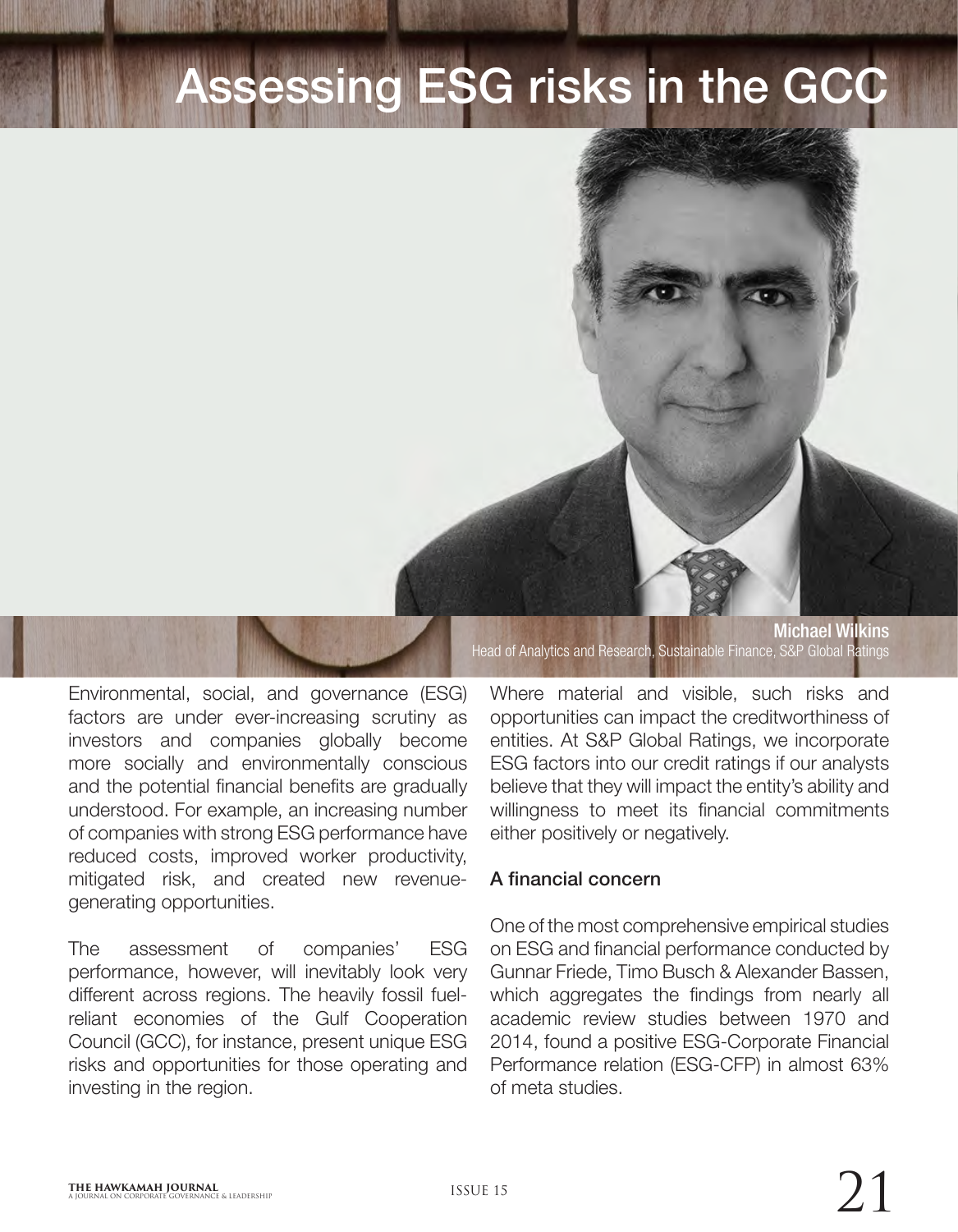But ESG factors can have negative, as well as positive, impacts on a company's finances – and in turn, its creditworthiness. The influence may be reflected through a change in the size and relative stability of an obligor's current or projected revenue base, its operating requirements, its profitability or earnings, its cash flows or liquidity, or the size and maturity of its financial commitments.

Although true across the board, this may be particularly pertinent for the GCC, whose economies primarily rely on one of the sectors most exposed to ESG-related risk and disruption: oil and gas.

#### Environmental risks for oil-fuelled economies

The GCC's dependence on oil and gas means it is particularly exposed to environmental risks, especially in relation to greenhouse gas (GHG) emissions. In 2017, GCC countries alone generated an estimated 1.5 billion tons of absolute GHG emissions. In fact, on a per capita basis, GCC GHG emissions are among the highest globally. The second, perhaps more significant risk, is the pace of the energy transition away from carbon-based fuels, which could result in strong deviations from industry demand forecasts.

For regions such as the GCC and Iraq, where, on average, hydrocarbons comprise 81% of central government revenues, this poses a substantial risk as shifting investor appetite continues to drive down the price of oil. We ran a hypothetical stress test of oil prices gradually declining to below US\$40 by 2030, and the results indicated that without additional policy response, the average rating of Gulf sovereigns could fall by two notches.

However, with less stringent environmental legislation and lower production costs in the GCC than in Europe or North America, local firms are under less time pressure to adjust to changing global energy demands. This consequently provides sovereigns with some resilience to

energy transition risk, helping to buy time for economic diversification before the headroom on their credit ratings are negatively impacted.

The region may see select renewable energy projects as compelling opportunities for portfolio diversification. This is true especially for solar, due to the very high solar radiation levels and a large number of sunlight hours in the GCC throughout the year – two factors crucial for efficient and economically viable solar electricity generation. According to the International Renewable Energy Association, almost 60% of the GCC's land surface area has "excellent" suitability for solar photovoltaic deployment.

Regional engagement with renewables is already visible. Saudi Arabia's government, for example, recently announced an ambitious renewables target to deliver 58.7 gigawatts of clean energy. This would not only help diversification of energy sources but reduce the self-consumption of fuel by the country.

## Governance risks in the GCC

In several countries across the region, such as the UAE, still-developing political institutions, centralized decision-making processes, and some weaknesses in transparency can present governance risk exposure.

For a GCC based insurer, governance deficiencies have resulted in a direct impact on credit ratings. An audit indicating financial reporting deficiencies and increased liquidity and capital adequacy risks in 2018 resulted in a rating downgrade to B from BB.

However, we believe that this risk can be mitigated. Indeed, Abu Dhabi Commercial Bank's strategic choices and sound business development has not been negatively impacted by its ownership structure. First Abu Dhabi Bank has similarly managed to mitigate this risk with its high-quality management team with a solid track record, stability in senior roles, and strong